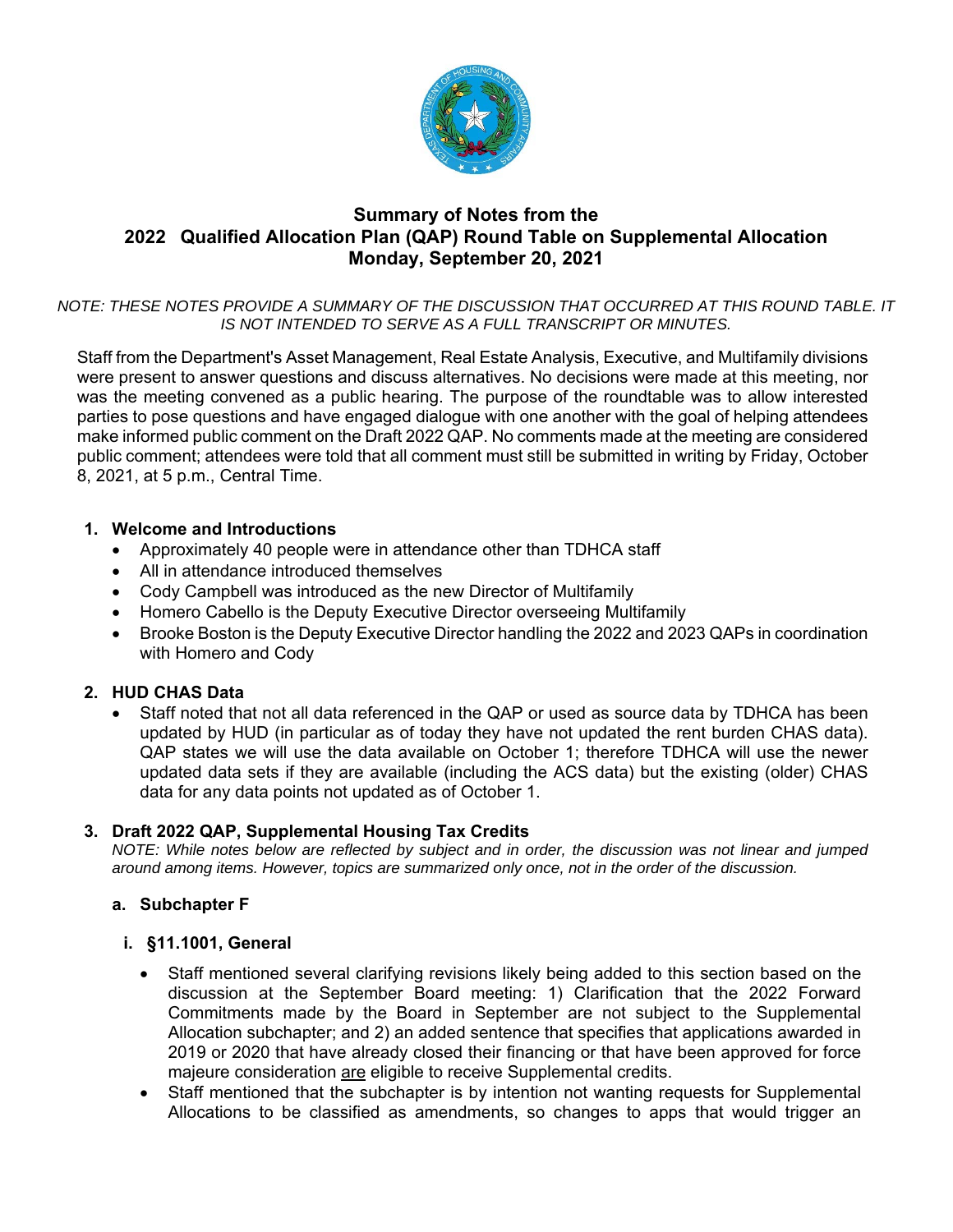amendment cannot be submitted as part of a Supplemental request. Amendments need to be handled separately.

 As it relates to the section that provides that all prior notifications and resolutions are considered to have been satisfied based on their prior year award, staff asked that those in attendance consider any other requirements that need to be included in this list. One addition is likely to be adding clarification that scoring for Cost per Square Foot is not impacted.

## **ii. §11.1002, Calendar**

- There was good discussion on the use of a Notice of Intent by all who request a supplemental allocation. There seemed to be general agreement around a notice of intent being a mandatory requirement to be able to access a supplemental allocation, and that the deadline for those notices should be as early as possible, even prior to Governor approval of the QAP.
- There was discussion around whether someone who requests a supplemental allocation could back out of that request without penalty. Some felt applicants shouldn't be allowed to just apply then back out, as it would create 'gaming' and lack of predictability.
- The group discussed that the variability in not knowing if they will get a Supplemental Allocation also affects MFDL applications and that some applicants who have already applied for MFDL, may choose to withdrawal their MFDL app so that they can pursue the supplemental. It was discussed that applicants should not have to pick between MFDL or Supplemental; should have the option to do both; and should not be penalized for doing both or one over the other. Timing needs to be considered to be sure the rules do not inadvertently make decisions more challenging. Staff mentioned that variability in the area of MDFL is a problem for the agency as well because there are NHTF federal obligation deadlines.
- Some noted that if they knew with confidence that they would certainly be getting an MFDL award, they would not compete for a supplemental, but that would mean the MFDL awards happening sooner or the MFDL awards possibly getting a conditional award that could be relied upon.
- Staff explained the constraints on the review process that had led to the recommended April estimated date for Supplemental Allocation awards and asked for any alternative suggestions.
- Suggestion was made, and support for this echoed by others, of having the deadline for Notice of Intent in November/December and requests for Supplemental allocations be due in December instead of January, so that the awards could be done at the March Board meeting, instead of April.

## **iii. §11.1003, Max Credits, Requests, Limits**

- Staff noted an inconsistency in the draft rule relating to the Supplemental in one location the rule mentions that the Supplemental Allocation process will have a wait list; in another the rule indicates any unused credits will roll to the 2022 regular cycle. Staff asked for input on whether there was a preference.
- Staff asked if attendees thought the \$5M designated for this activity was accurate. There was limited conversation around the idea of it being higher, but little interest in further reducing the total funds for the 2022 cycle.
- There was interest in the credit allocation awards having a clear finite deadline and then having any remaining credits go to the 2022 regular 9% cycle, not to a waiting list. It was discussed that this could occur as soon as the allocation awards are made, so that any increases to sub-regional availability would be known as soon as possible. This would mean all language in the draft rule currently relating to a Waiting List would be removed.
- Staff asked whether the cap of 15% had any comment. Discussion included that many LPAs only allow up to a 5% adjustment in credits and equity to be achieved from those credits. It was suggested that for requests that exceed 5% they should have to have a letter from their investor indicating their ability/willingness to provide the equity on the additional credits in excess of the 5%.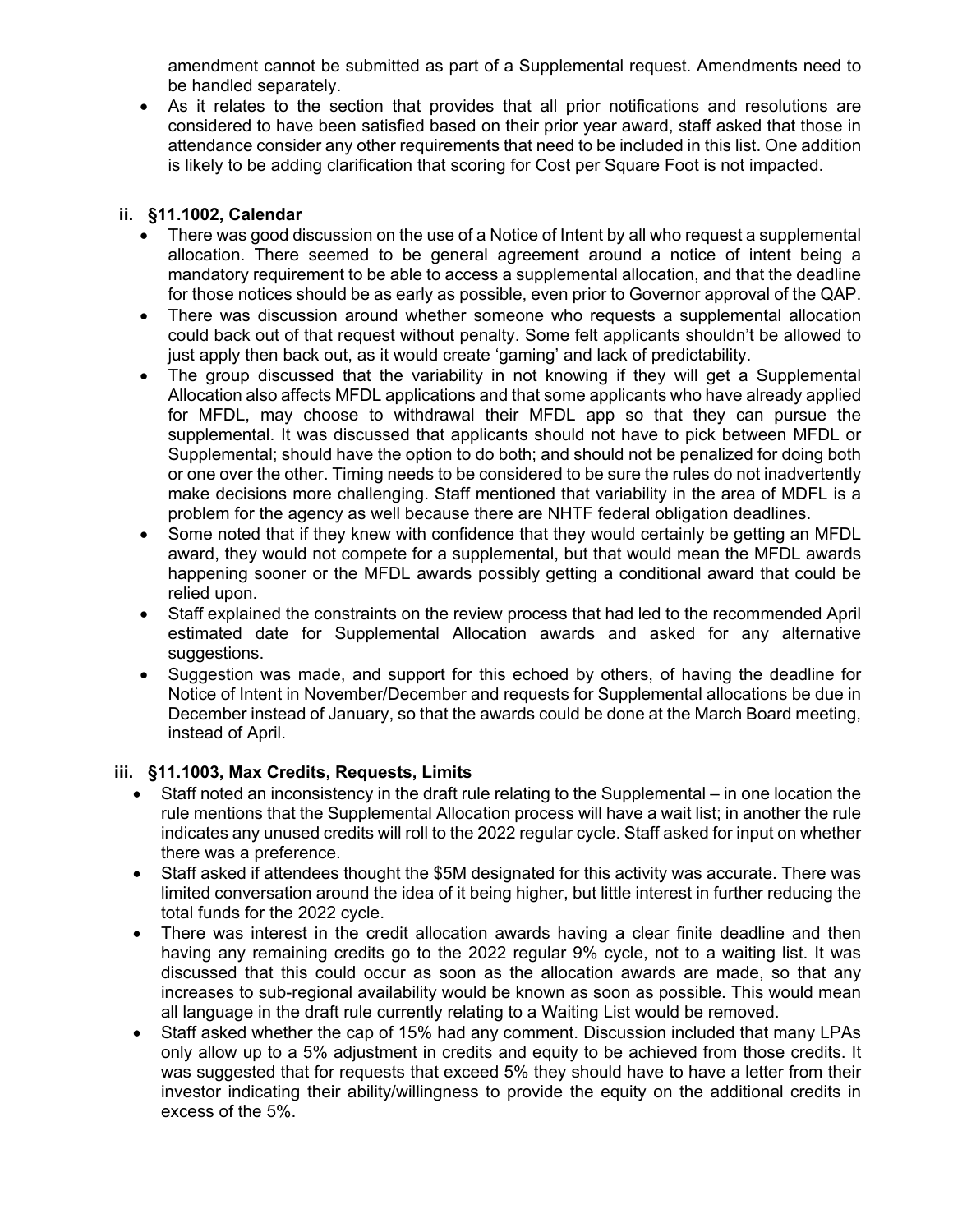### **iv. §11.1004, Set-Asides**

• It was pointed out that the At-Risk Set-Aside needed to be accounted for so that At-Risk requests would compete only among At-Risk requests. That amount would be backed out prior to calculating the RAF estimates.

## **v. §11.1005, Allocation Process (RAF with \$40K floor)**

- There was discussion around whether there should be any prioritization other than just score in making the allocation decisions in a subregion.
- Some suggested that priority be given to deals that have already closed their financing.
- Others suggested priority tiers for those using the least amount of funds. Tier 1 awards would be for those requesting 5% or less; Tier 2 would be considered next for those between 6% and 10%; and final consideration would be for those requesting between 11% and 15% (the cap). if you could do 3 awards of 5% each instead of 1 deal getting 15%, the 3 deals should get priority). Others though, noted that the deals that only need 5% more may not really need the supplemental to the same extent as those who have larger gaps. This type of structure would create a 'race to the bottom.'

## **vi. §11.1006, Procedural**

• It was noted that there is no consideration for a tie in the current draft. The rule should address how a tie would be handled.

## **vii. §11.1008, Underwriting**

- It was asked whether soft costs could also be increased. Staff indicated that it would be assumed that soft costs would also be likely to increase. Such increases just need to be justified.
- It was noted that some awarded applications would be able to substantiate the increased allocation amount even without substantiating cost increases based on prior voluntary reductions in basis. It was discussed that the QAP may want to be clear on whether or not the supplemental request will allow for those type of adjustments.
- It was asked whether developer fee can go up. Staff noted that the current draft does not allow increases to developer fee.

# **b. Other Areas of the QAP**

## **i. §11.3, Deconcentration Factors**

- Staff explained that the reason for the supplemental Allocations being attributed to 2022 for deconcentration and elderly calculation is because they are 2022 ceiling and in additional amounts to the original award allocation. Statute often refers to 'credit ceiling' or annual credits' but occasionally refers to 'application cycle'.
- There was interest among attendees that the applicability of attributing the supplemental allocation to deconcentration factors and elderly calculation be revisited and that staff work with counsel to make sure that it must be interpreted as reflected in the draft.

## **ii. §11.4, Limits ("Penalty" of \$1.50 per \$1.00 Credit on 2022 \$3M cap)**

 Comment was made that perhaps the penalty should be tiered as well. Those using the larger volumes and higher percentages should have a greater penalty.

# **4. Other Aspects of Supplemental Requests, Draft QAP or Processes at Department**

 It was requested that staff go ahead and ask 2019 and 2020 applicants to tell us now if they are planning to apply, and then staff release the results of those responses. We will be doing this.